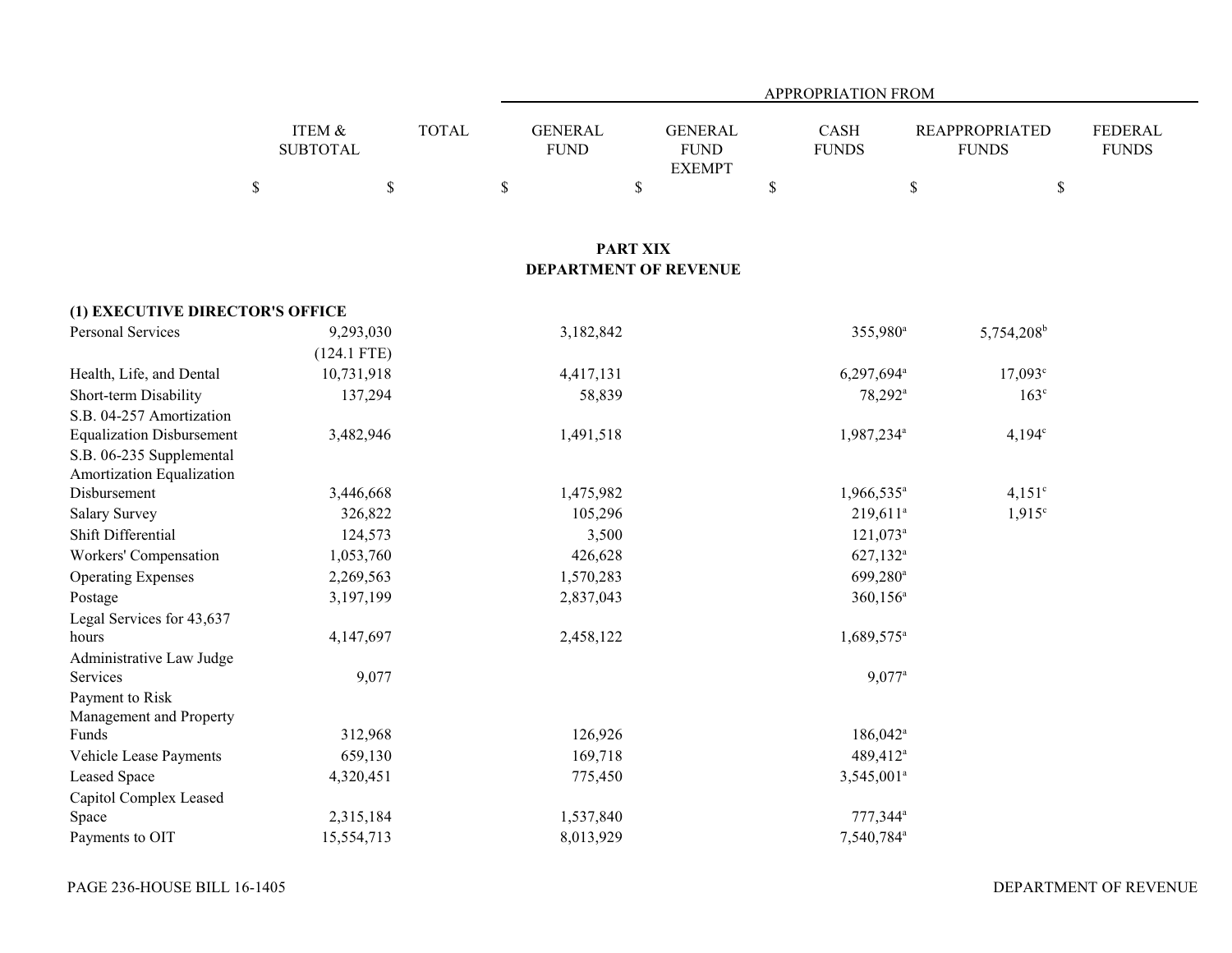|                        |                           |              |                               | APPROPRIATION FROM                             |                             |                                       |    |                                |  |
|------------------------|---------------------------|--------------|-------------------------------|------------------------------------------------|-----------------------------|---------------------------------------|----|--------------------------------|--|
|                        | ITEM &<br><b>SUBTOTAL</b> | <b>TOTAL</b> | <b>GENERAL</b><br><b>FUND</b> | <b>GENERAL</b><br><b>FUND</b><br><b>EXEMPT</b> | <b>CASH</b><br><b>FUNDS</b> | <b>REAPPROPRIATED</b><br><b>FUNDS</b> |    | <b>FEDERAL</b><br><b>FUNDS</b> |  |
|                        | \$<br>S                   |              | \$                            | \$                                             | D                           | <sup>\$</sup>                         | \$ |                                |  |
| <b>CORE Operations</b> | 422,525                   |              | 171,064                       |                                                | $251,461$ <sup>a</sup>      |                                       |    |                                |  |
| Utilities              | 143,703                   | 61,949,221   |                               |                                                |                             | $143,703^{\circ}$                     |    |                                |  |

<sup>a</sup> Of these amounts, an estimated \$56,706 shall be from the Marijuana Tax Cash Fund created in Section 39-28.8-501 (1), C.R.S., \$40,238 shall be from the Highway Users Tax Fund created in Section 43-4-201 (1) (a), C.R.S., and appropriated pursuant to Section 43-4-201 (3) (a) (V), C.R.S., and \$27,248,442 shall be from various sources of cash funds. <sup>b</sup> Of this amount, \$5,185,767 shall be from departmental indirect cost recoveries or the Indirect Cost Excess Recovery Fund created in Section 24-75-1401 (2), C.R.S., and \$568,441 shall be from statewide indirect cost recoveries or the Indirect Cost Excess Recovery Fund created in Section 24-75-1401 (2), C.R.S.

<sup>c</sup> These amounts shall be transferred from the Department of Corrections from the Offender ID Program in the Institutions Section.

## **(2) INFORMATION TECHNOLOGY DIVISION**

| (A) Systems Support       |          |         |                       |
|---------------------------|----------|---------|-----------------------|
| Personal Services         | 147,506  | 147,506 |                       |
| <b>Operating Expenses</b> | 885.318  | 809.759 | $75.559$ <sup>a</sup> |
|                           | .032.824 |         |                       |

<sup>a</sup> This amounts shall be from various sources of cash funds.

| (B) Colorado State Titling and Registration System |           |                      |
|----------------------------------------------------|-----------|----------------------|
| Personal Services                                  | 442,688   | 442,688 <sup>a</sup> |
| <b>Operating Expenses</b>                          | 2,617,535 | $2,617,535^{\circ}$  |
| <b>County Office Asset</b>                         |           |                      |
| Maintenance                                        | 568,230   | 568,230 <sup>a</sup> |
| County Office                                      |           |                      |
| Improvements                                       | 40,000    | $40.000^{\circ}$     |
|                                                    | 3,668,453 |                      |

<sup>a</sup> These amounts shall be from the Colorado State Titling and Registration Account, a subaccount in the Highway Users Tax Fund, created in Section 42-1-211 (2), C.R.S.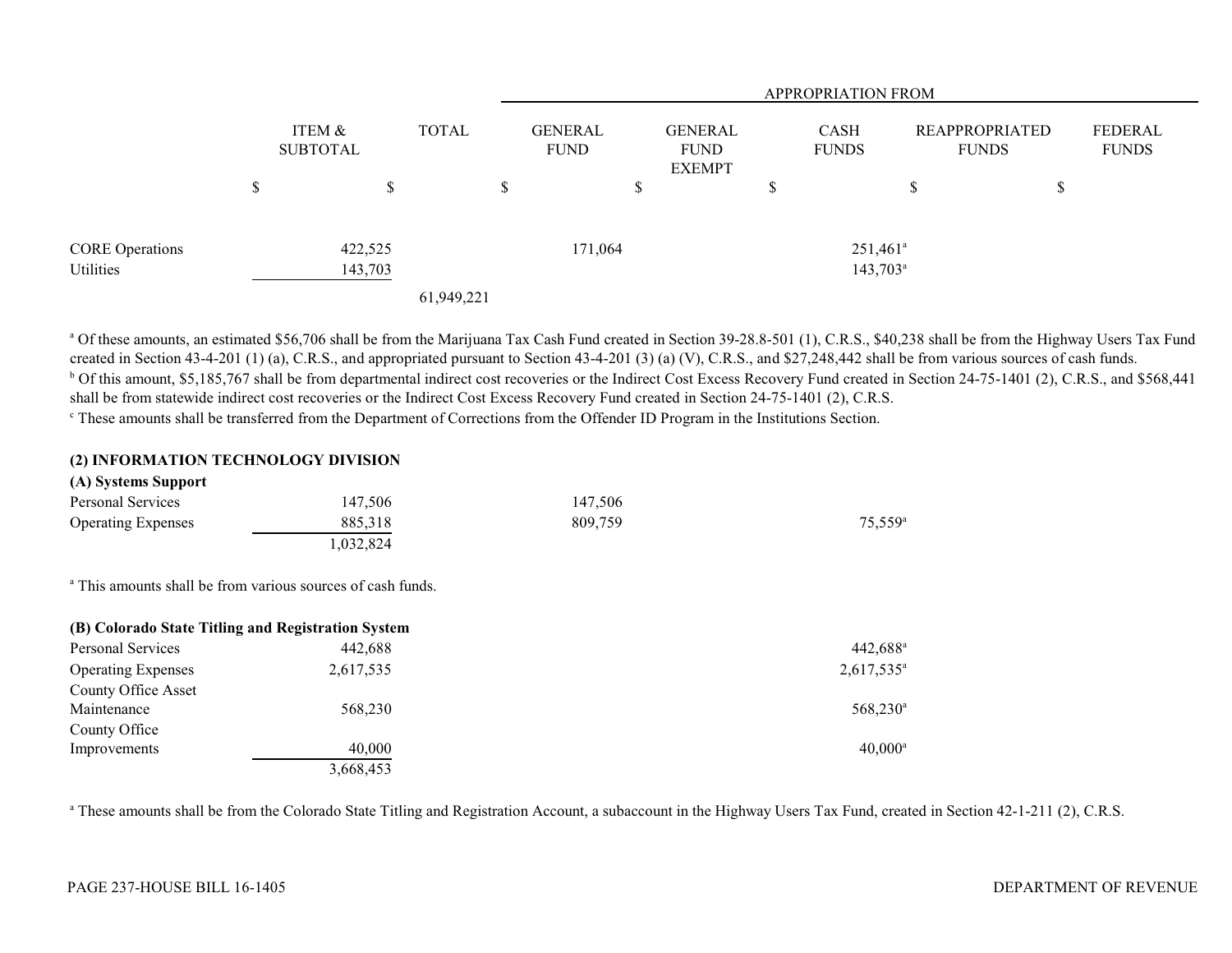|                                                             |                           |              |                               |                                                | <b>APPROPRIATION FROM</b>   |                       |                                       |                         |
|-------------------------------------------------------------|---------------------------|--------------|-------------------------------|------------------------------------------------|-----------------------------|-----------------------|---------------------------------------|-------------------------|
|                                                             | ITEM &<br><b>SUBTOTAL</b> | <b>TOTAL</b> | <b>GENERAL</b><br><b>FUND</b> | <b>GENERAL</b><br><b>FUND</b><br><b>EXEMPT</b> | <b>CASH</b><br><b>FUNDS</b> |                       | <b>REAPPROPRIATED</b><br><b>FUNDS</b> | FEDERAL<br><b>FUNDS</b> |
|                                                             | \$                        | $\mathbb{S}$ | $\$$<br>\$                    |                                                | \$                          | \$                    | $\mathbb S$                           |                         |
|                                                             |                           | 4,701,277    |                               |                                                |                             |                       |                                       |                         |
| (3) TAXATION BUSINESS GROUP<br>(A) Administration           |                           |              |                               |                                                |                             |                       |                                       |                         |
| Personal Services                                           | 532,823<br>$(5.0$ FTE)    |              | 503,686                       |                                                |                             | $29,137$ <sup>a</sup> |                                       |                         |
| <b>Operating Expenses</b><br><b>CITA Annual Maintenance</b> | 13,100                    |              | 13,100                        |                                                |                             |                       |                                       |                         |
| and Support                                                 | 4,601,313<br>5,147,236    |              | 4,576,482                     |                                                |                             | $24,831^b$            |                                       |                         |

<sup>a</sup> Of this amount, it is estimated that \$27,037 shall be from the Marijuana Cash Fund created in Section 12-43.3-501 (1) (a), C.R.S., and \$2,100 shall be from the Highway Users Tax Fund created in Section 43-4-201 (1) (a), C.R.S., and appropriated pursuant to Section 43-4-201 (3) (a) (V), C.R.S.

<sup>b</sup> Of this amount, it is estimated that \$18,480 shall be from the Marijuana Cash Fund created in Section 12-43.3-501 (1) (a), C.R.S., and \$6,351 shall be from the Marijuana Tax Cash Fund created in Section 39-28.8-501 (1), C.R.S.

| (B) Taxation and Compliance Division |               |            |                          |                   |                                |
|--------------------------------------|---------------|------------|--------------------------|-------------------|--------------------------------|
| Personal Services                    | 17,391,180    | 16,172,068 | $1,065,027$ <sup>a</sup> | $154,085^{\rm b}$ |                                |
|                                      | $(234.6$ FTE) |            |                          |                   |                                |
| <b>Operating Expenses</b>            | 1,057,353     | 1,031,212  | $26,141^a$               |                   |                                |
| Joint Audit Program                  | 131,244       | 131,244    |                          |                   |                                |
| Mineral Audit Program                | 890,388       |            |                          | $66,000^{\circ}$  | $824,388(I)^d$<br>$(10.2$ FTE) |
|                                      | 19,470,165    |            |                          |                   |                                |

<sup>a</sup> Of these amounts, \$1,028,612 shall be from the Marijuana Cash Fund created in Section 12-43.3-501 (1) (a), C.R.S., and \$62,556 shall be from the Tobacco Tax Enforcement Cash Fund created in Section 39-28-107 (1) (b), C.R.S.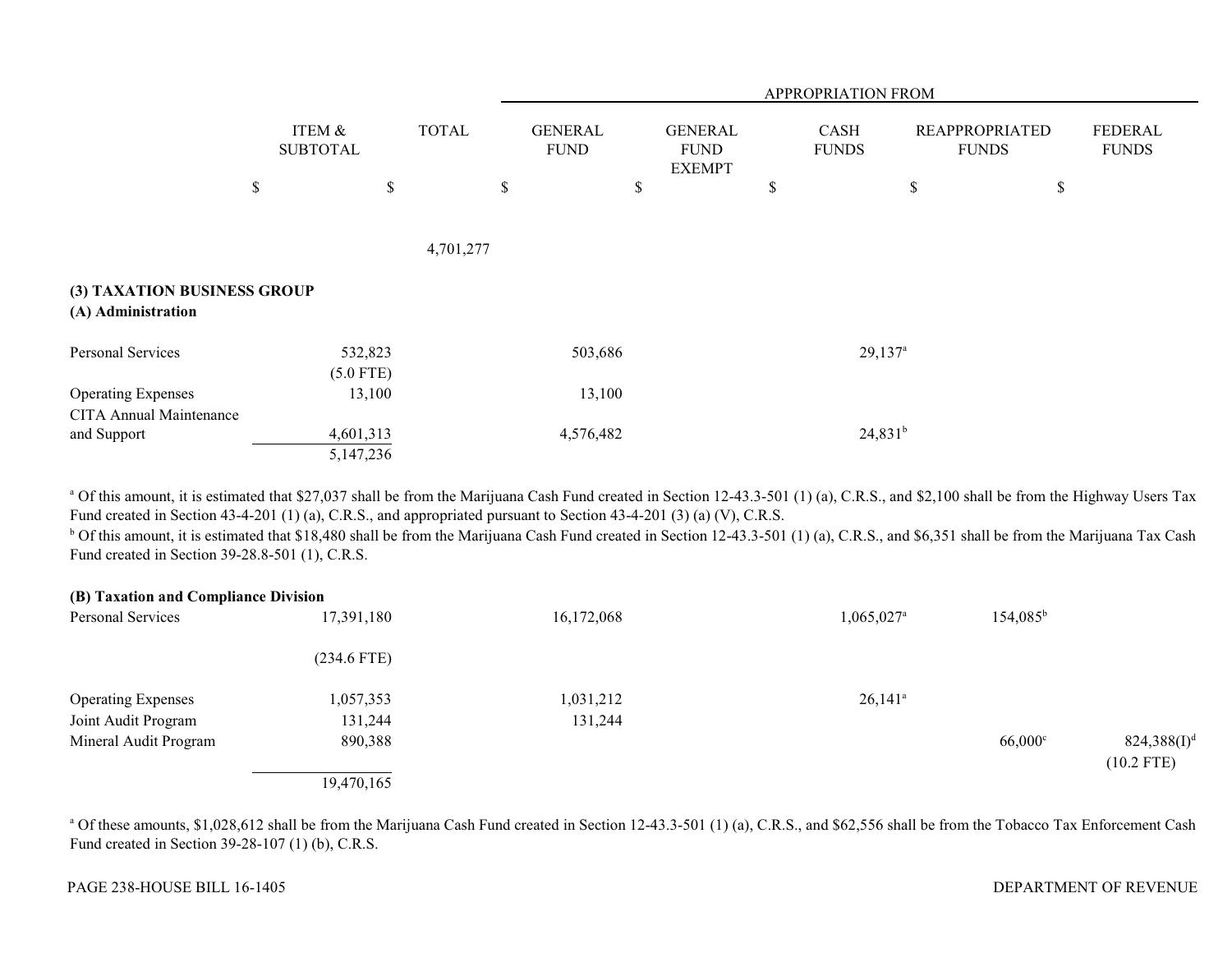|                 |              |                | APPROPRIATION FROM |              |                       |                |  |  |  |  |  |
|-----------------|--------------|----------------|--------------------|--------------|-----------------------|----------------|--|--|--|--|--|
|                 |              |                |                    |              |                       |                |  |  |  |  |  |
| ITEM &          | <b>TOTAL</b> | <b>GENERAL</b> | <b>GENERAL</b>     | <b>CASH</b>  | <b>REAPPROPRIATED</b> | <b>FEDERAL</b> |  |  |  |  |  |
| <b>SUBTOTAL</b> |              | <b>FUND</b>    | <b>FUND</b>        | <b>FUNDS</b> | <b>FUNDS</b>          | <b>FUNDS</b>   |  |  |  |  |  |
|                 |              |                | <b>EXEMPT</b>      |              |                       |                |  |  |  |  |  |
|                 |              |                |                    |              |                       |                |  |  |  |  |  |

<sup>b</sup> This amount shall be from the Mineral Audit Program for programmatic indirect cost recoveries.

<sup>c</sup> Of this amount, \$65,500 shall be transferred from the State Board of Land Commissioners in the Department of Natural Resources, pursuant to Section 36-1-145 (2) (b), C.R.S., and \$500 shall be transferred from the Oil and Gas Conservation Commission in the Department of Natural Resources.

<sup>d</sup> This amount is anticipated to include \$154,085 for programmatic indirect cost recoveries and \$670,303 for direct expenses.

| (C) Taxpayer Service Division |               |           |                      |
|-------------------------------|---------------|-----------|----------------------|
| <b>Personal Services</b>      | 8,482,054     | 8,177,189 | 304,865 <sup>a</sup> |
|                               | $(140.0$ FTE) |           |                      |
| <b>Operating Expenses</b>     | 568,656       | 563,976   | $4,680^{\rm b}$      |
| Seasonal Tax Processing       | 296,391       | 296,391   |                      |
| Document Management           | 3,045,371     | 3,006,852 | $38,519^{\circ}$     |
| <b>Fuel Tracking System</b>   | 494,598       |           | 494,598 <sup>d</sup> |
|                               |               |           | $(1.5$ FTE)          |
| Indirect Cost Assessment      | 9,708         |           | $9,708^d$            |
|                               | 12,896,778    |           |                      |

<sup>a</sup> Of this amount, \$150,234 shall be from the Marijuana Cash Fund created in Section 12-43.3-501 (1) (a), C.R.S., \$68,993 shall be from the Private Letter Ruling Fund created in Section 24-35-103.5 (6), C.R.S., \$63,800 shall be from the Tobacco Settlement Defense Account of the Tobacco Litigation Settlement Cash Fund created in Section 24-22-115 (2) (a), C.R.S., and \$21,838 shall be from the Aviation Fund created in Section 43-10-109 (1), C.R.S.

 $b$  Of this amount, \$3,230 shall be from the Marijuana Cash Fund created in Section 12-43.3-501 (1) (a), C.R.S., \$950 shall be from the Tobacco Settlement Defense Account of the Tobacco Litigation Settlement Cash Fund created in Section 24-22-115 (2) (a), C.R.S., and \$500 shall be from the Private Letter Ruling Fund created in Section 24-35-103.5 (6), C.R.S.

c This amount shall be from various sources of cash funds.

<sup>d</sup> These amounts shall be from the Highway Users Tax Fund created in Section 43-4-201 (1) (a), C.R.S., and appropriated pursuant to Section 43-4-201 (3) (a) (V), C.R.S.

## **(D) Tax Conferee**

| Personal Services         | 2,699,033 | 2,699,033    |
|---------------------------|-----------|--------------|
|                           |           | $(12.9$ FTE) |
| <b>Operating Expenses</b> | 64.772    | 64,772       |
|                           | 2,763,805 |              |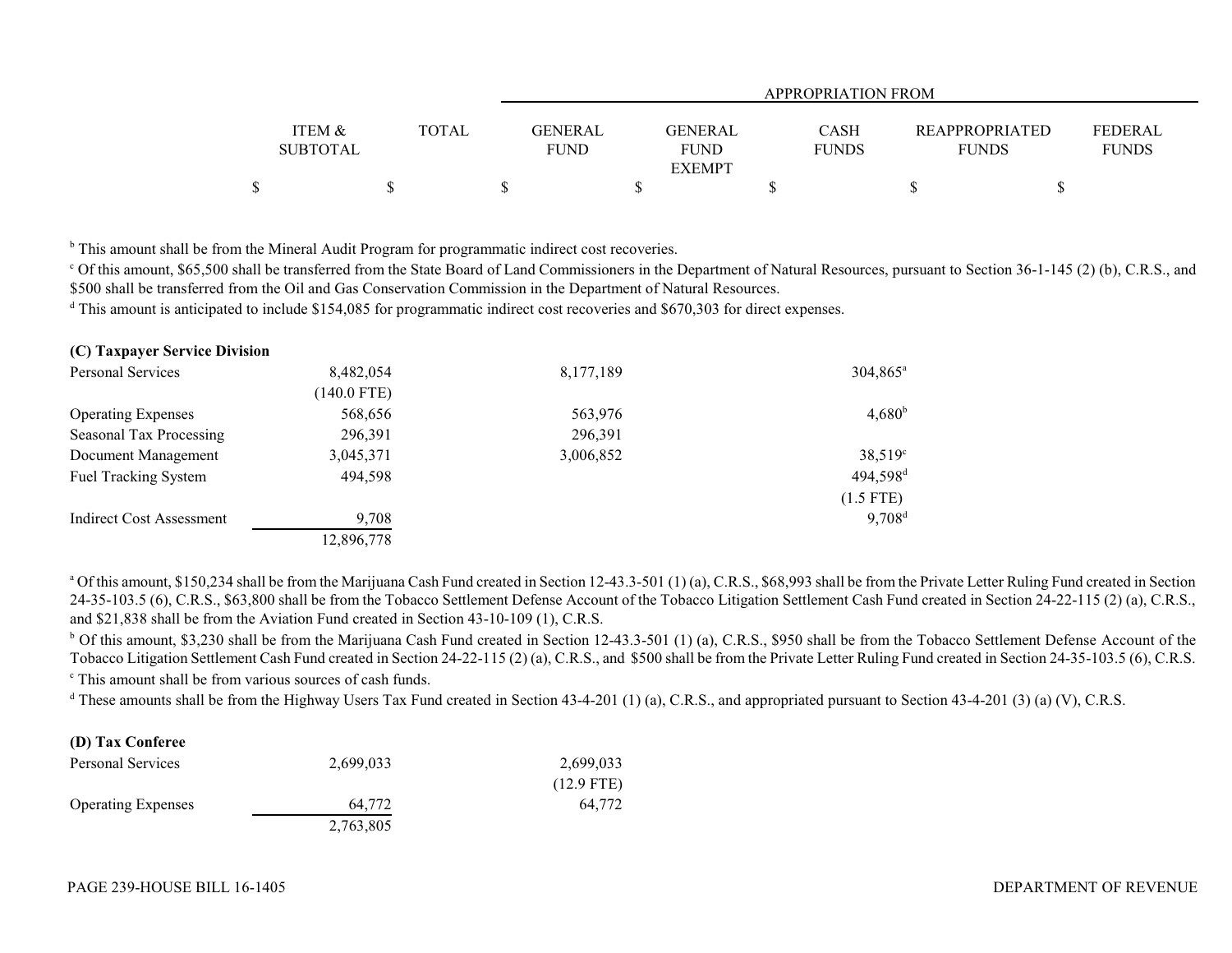|                                                           |                           |              |                               |                                                | APPROPRIATION FROM          |                                       |                                |
|-----------------------------------------------------------|---------------------------|--------------|-------------------------------|------------------------------------------------|-----------------------------|---------------------------------------|--------------------------------|
|                                                           | ITEM &<br><b>SUBTOTAL</b> | <b>TOTAL</b> | <b>GENERAL</b><br><b>FUND</b> | <b>GENERAL</b><br><b>FUND</b><br><b>EXEMPT</b> | <b>CASH</b><br><b>FUNDS</b> | <b>REAPPROPRIATED</b><br><b>FUNDS</b> | <b>FEDERAL</b><br><b>FUNDS</b> |
| $\mathbb S$                                               |                           | \$           | \$<br>$\$$                    |                                                | \$                          | $\mathbb S$                           | \$                             |
|                                                           |                           |              |                               |                                                |                             |                                       |                                |
| (E) Special Purpose                                       |                           |              |                               |                                                |                             |                                       |                                |
| Cigarette Tax Rebate                                      | 10,900,000                |              | $10,900,000(I)^a$             |                                                |                             |                                       |                                |
| Amendment 35 Distribution                                 |                           |              |                               |                                                |                             |                                       |                                |
| to Local Governments                                      | 1,297,770                 |              |                               |                                                | $1,297,770^{\rm b}$         |                                       |                                |
| Old Age Heat and Fuel and                                 |                           |              |                               |                                                |                             |                                       |                                |
| Property Tax Assistance                                   |                           |              |                               |                                                |                             |                                       |                                |
| Grant                                                     | 6,900,000                 |              | $6,900,000(1)^c$              |                                                |                             |                                       |                                |
| Commercial Vehicle                                        |                           |              |                               |                                                |                             |                                       |                                |
| Enterprise Sales Tax Refund<br>Retail Marijuana Sales Tax | 120,524                   |              |                               |                                                | $120,524$ <sup>d</sup>      |                                       |                                |
| Distribution to Local                                     |                           |              |                               |                                                |                             |                                       |                                |
| Governments                                               | 11,200,000                |              | $11,200,000(I)^e$             |                                                |                             |                                       |                                |
|                                                           | 30,418,294                |              |                               |                                                |                             |                                       |                                |

<sup>a</sup> Pursuant to Section 39-22-623 (1) (a) (II) (B), C.R.S., this amount is included in the general appropriation bill for informational purposes and shall not be deemed to be an appropriation subject to the limitations of Section 24-75-201.1, C.R.S., or subject to the limitation on state fiscal year spending imposed by Section 20 of Article X of the State Constitution.

 $b$  This amount shall be from the Tobacco Tax Cash Fund created in Section 24-22-117 (1) (a), C.R.S., which consists of revenues from additional state cigarette and tobacco taxes imposed pursuant to Section 21 of Article X of the State Constitution. This amount is thus not subject to the limitation on state fiscal year spending imposed by Section 20 of Article X of the State Constitution.

 $\degree$  Pursuant to Section 39-31-102 (1) (a), C.R.S., this amount is included in the General Appropriation Bill for informational purposes and shall not be deemed to be an appropriation subject to the limitations of Section 24-75-201.1, C.R.S., or subject to the limitation on state fiscal year spending imposed by Section 20 of Article X of the State Constitution.

<sup>d</sup> This amount shall be from the Commercial Vehicle Enterprise Tax Fund created in Section 42-1-225 (1), C.R.S.

 $^{\circ}$  Pursuant to Section 39-28.8-203 (1) (a) (V), C.R.S., this amount is included in the general appropriation bill for informational purposes and shall not be deemed to be an appropriation subject to the limitations of Section 24-75-201.1, C.R.S., or subject to the limitations on state fiscal year spending imposed by Section 20 of Article X of the State Constitution.

70,696,278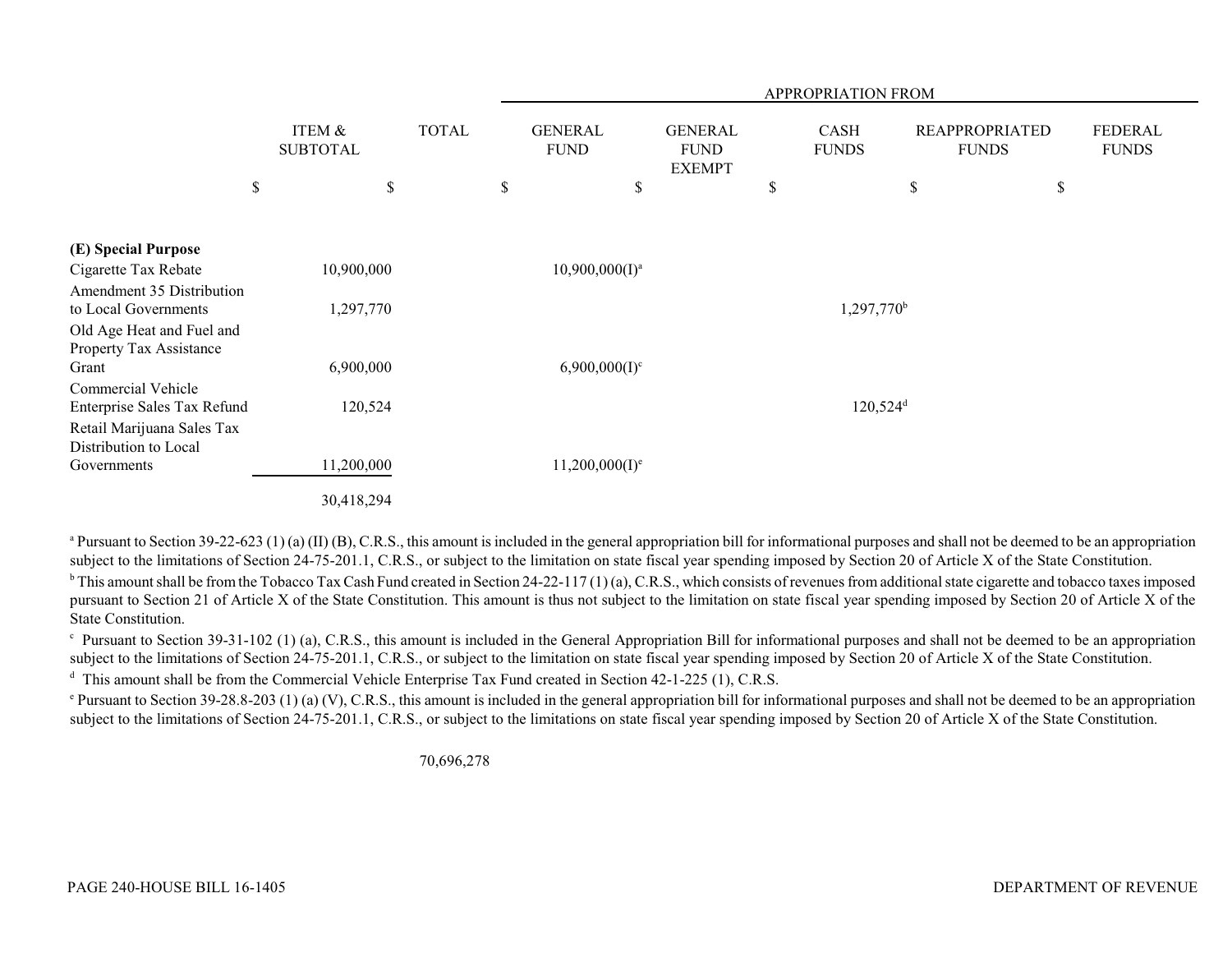|                                                      |                           |        |              |   | <b>APPROPRIATION FROM</b>     |    |                                                |    |                             |                                       |            |                                |
|------------------------------------------------------|---------------------------|--------|--------------|---|-------------------------------|----|------------------------------------------------|----|-----------------------------|---------------------------------------|------------|--------------------------------|
|                                                      | ITEM &<br><b>SUBTOTAL</b> |        | <b>TOTAL</b> |   | <b>GENERAL</b><br><b>FUND</b> |    | <b>GENERAL</b><br><b>FUND</b><br><b>EXEMPT</b> |    | <b>CASH</b><br><b>FUNDS</b> | <b>REAPPROPRIATED</b><br><b>FUNDS</b> |            | <b>FEDERAL</b><br><b>FUNDS</b> |
|                                                      | \$                        | \$     |              | S |                               | \$ |                                                | Лb |                             | \$                                    | \$         |                                |
| (4) DIVISION OF MOTOR VEHICLES<br>(A) Administration |                           |        |              |   |                               |    |                                                |    |                             |                                       |            |                                |
| <b>Personal Services</b>                             | 1,591,393<br>$(18.9$ FTE) |        |              |   | 234,776                       |    |                                                |    | 1,305,272 <sup>a</sup>      |                                       | $51,345^b$ |                                |
| <b>Operating Expenses</b>                            | 1,676,637                 | 85,244 |              |   | 12,478                        |    |                                                |    | $69,376^{\circ}$            |                                       | $3,390^b$  |                                |

<sup>a</sup> Of these amounts, \$1,156,954 shall be from the Licensing Services Cash Fund created in Section 42-2-114.5 (1), C.R.S., and \$142,662 shall be from the Colorado State Titling and Registration Account, a subaccount in the Highway Users Tax Fund, created in Section 42-1-211 (2), C.R.S., \$51,392 shall be from the Department of Revenue Subaccount of the AIR Account in the Highway Users Tax Fund created in Section 42-3-304 (18) (c), C.R.S., and \$23,640 shall be from the First Time Drunk Driving Offender Account in the Highway Users Tax Fund created in Section 42-2-132 (4) (b) (II) (A), C.R.S.

<sup>b</sup> These amounts shall be transferred from the Department of Corrections from the Offender ID Program in the Institutions Section.

| 19,812,451    | 6,231,041 | 13,472,291 <sup>a</sup> | 109,119 <sup>b</sup> |
|---------------|-----------|-------------------------|----------------------|
| $(399.1$ FTE) |           |                         |                      |
| 2,096,686     | 418,104   | $1,668,412^{\rm a}$     | $10,170^b$           |
| 5,201,840     |           | $5,201,840^{\circ}$     |                      |
| 1,231,243     |           | $1,231,243^d$           |                      |
|               |           | $(6.9$ FTE)             |                      |
| 2,271,782     |           | $2,271,782^e$           |                      |
| 30,614,002    |           |                         |                      |
|               |           |                         |                      |

<sup>a</sup> Of these amounts, \$12,424,202 shall be from the Licensing Services Cash Fund created in Section 42-2-114.5 (1), C.R.S., \$2,401,641 shall be from the Driver's License Administrative Revocation Account, a subaccount in the Highway Users Tax Fund created in Section 42-2-132 (4) (b) (I) (A), C.R.S., \$224,083 shall be from administrative processing fees associated with outstanding judgments and warrants collected pursuant to Section 42-2-118 (3) (c), C.R.S., \$84,821 shall be from the penalty assessments collected and retained for administrative purposes pursuant to Section 42-1-217 (2), C.R.S., \$3,956 shall be from the Auto Dealers License Fund created in Section 12-6-123 (1), C.R.S., and \$2,000 shall be from the Persistent Drunk Driver Cash Fund created in Section 42-3-303 (1), C.R.S.

<sup>b</sup> These amounts shall be transferred from the Department of Corrections from the Offender ID Program in the Institutions Section.

<sup>c</sup> This amount shall be from the Licensing Services Cash Fund created in Section 42-2-114.5 (1), C.R.S.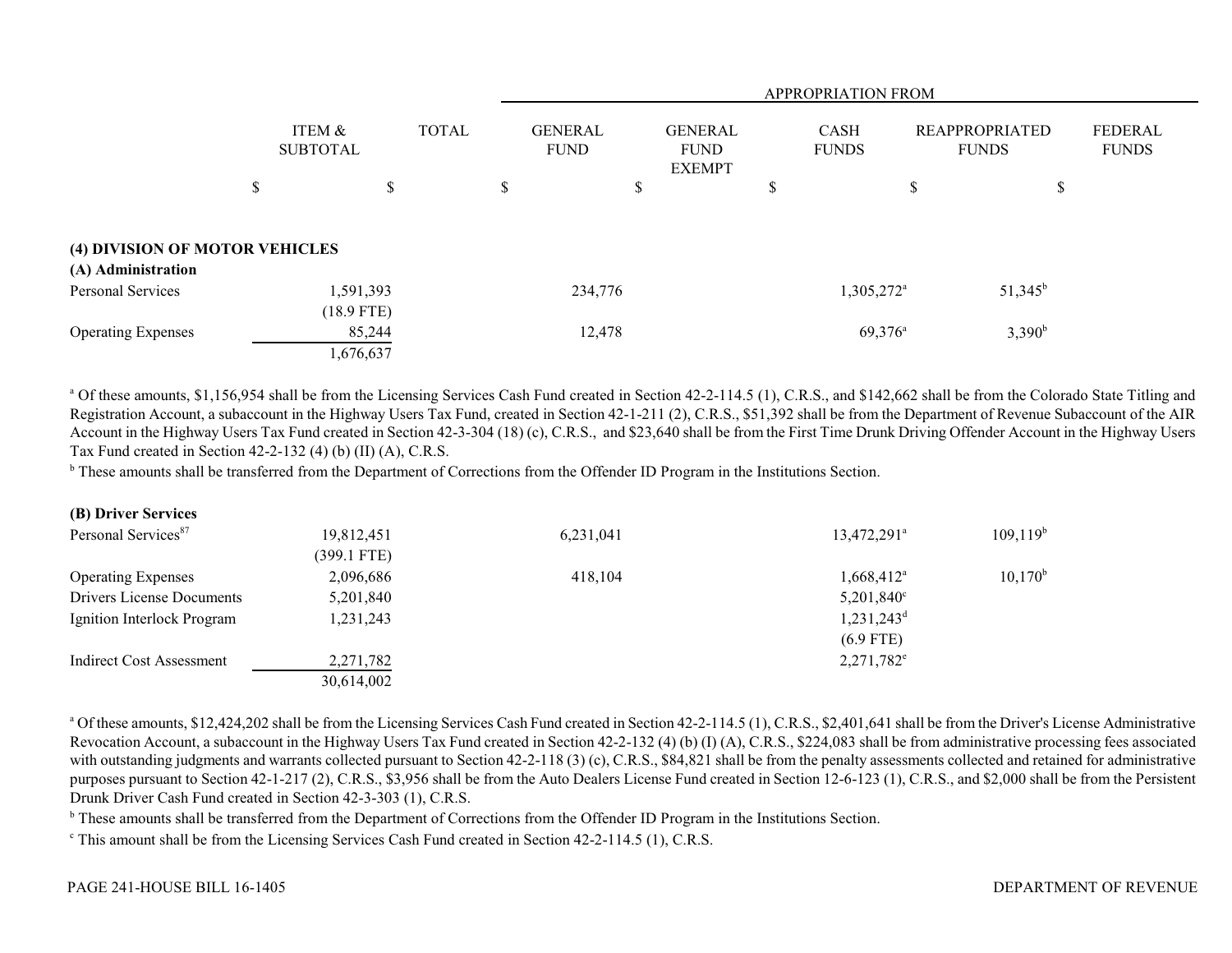|                   |              | <b>APPROPRIATION FROM</b> |               |              |                       |              |  |
|-------------------|--------------|---------------------------|---------------|--------------|-----------------------|--------------|--|
|                   |              |                           |               |              |                       |              |  |
| <b>ITEM &amp;</b> | <b>TOTAL</b> | GENERAL                   | GENERAL       | CASH         | <b>REAPPROPRIATED</b> | FEDERAL      |  |
| <b>SUBTOTAL</b>   |              | <b>FUND</b>               | <b>FUND</b>   | <b>FUNDS</b> | <b>FUNDS</b>          | <b>FUNDS</b> |  |
|                   |              |                           | <b>EXEMPT</b> |              |                       |              |  |
| \$                |              |                           |               |              |                       |              |  |

<sup>d</sup> This amount shall be from the First Time Drunk Driving Offender Account in the Highway Users Tax Fund created in Section 42-2-132 (4) (b) (II) (A), C.R.S. <sup>e</sup> Of this amount, \$2,224,298 shall be from the Licensing Services Cash Fund created in Section 42-2-114.5 (1), C.R.S., and \$47,484 shall be from the First Time Drunk Driving Offender Account in the Highway Users Tax Fund created in Section 42-2-132 (4) (b) (II) (A), C.R.S.

| (C) Vehicle Services            |            |         |                          |
|---------------------------------|------------|---------|--------------------------|
| <b>Personal Services</b>        | 2,605,702  | 453,247 | $2,152,455^a$            |
|                                 | (49.2 FTE) |         |                          |
| <b>Operating Expenses</b>       | 454,034    | 27,169  | $426,865^{\circ}$        |
| License Plate Ordering          | 6,117,753  | 6,673   | $6,111,080^b$            |
| Motorist Insurance              |            |         |                          |
| <b>Identification Database</b>  |            |         |                          |
| Program                         | 337,006    |         | 337,006 <sup>c</sup>     |
|                                 |            |         | $(1.0$ FTE)              |
| <b>Emissions Program</b>        | 1,253,399  |         | $1,253,399$ <sup>d</sup> |
|                                 |            |         | $(15.0$ FTE)             |
| <b>Indirect Cost Assessment</b> | 377,228    |         | 377,228 <sup>e</sup>     |
|                                 | 11,145,122 |         |                          |

<sup>a</sup> Of these amounts, \$2,575,346 shall be from the Colorado State Titling and Registration Account, a subaccount in the Highway Users Tax Fund, created in Section 42-1-211 (2), C.R.S., and \$3,974 shall be from the Disabled Parking Education and Enforcement Fund created in Section 42-1-226, C.R.S.

<sup>b</sup> This amount shall be from the License Plate Cash Fund created in Section 42-3-301 (1) (b), C.R.S.

<sup>c</sup> This amount shall be from the Colorado State Titling and Registration Account, a subaccount in the Highway Users Tax Fund, created in Section 42-1-211 (2), C.R.S.

<sup>d</sup> This amount shall be from the Department of Revenue Subaccount in the AIR Account, a subaccount in the Highway Users Tax Fund created in Section 42-3-304 (18) (c), C.R.S.

<sup>e</sup> Of this amount, \$277,358 shall be from the Colorado State Titling and Registration Account, a subaccount in the Highway Users Tax Fund, created in Section 42-1-211 (2), C.R.S. and \$99,870 shall be from the Department of Revenue Subaccount in the AIR Account, a subaccount in the Highway Users Tax Fund created in Section 42-3-304 (18) (c), C.R.S.

43,435,761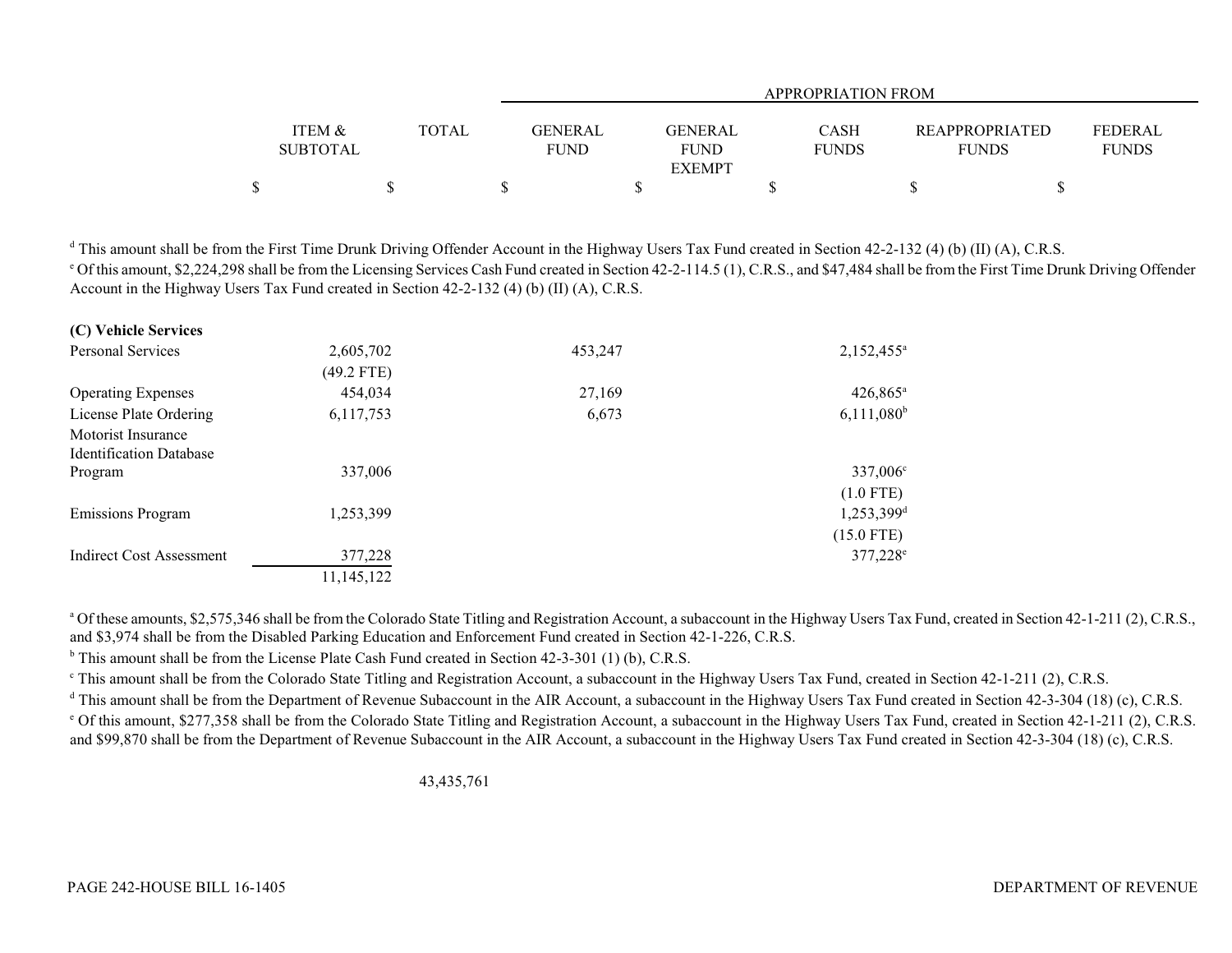|                                                      |                           |    |               |                               | <b>APPROPRIATION FROM</b> |                                                |   |                             |    |                                       |                                |
|------------------------------------------------------|---------------------------|----|---------------|-------------------------------|---------------------------|------------------------------------------------|---|-----------------------------|----|---------------------------------------|--------------------------------|
|                                                      | ITEM &<br><b>SUBTOTAL</b> |    | <b>TOTAL</b>  | <b>GENERAL</b><br><b>FUND</b> |                           | <b>GENERAL</b><br><b>FUND</b><br><b>EXEMPT</b> |   | <b>CASH</b><br><b>FUNDS</b> |    | <b>REAPPROPRIATED</b><br><b>FUNDS</b> | <b>FEDERAL</b><br><b>FUNDS</b> |
|                                                      | \$                        | \$ | <sup>\$</sup> |                               | D                         |                                                | ъ |                             | \$ | \$                                    |                                |
| (5) ENFORCEMENT BUSINESS GROUP<br>(A) Administration |                           |    |               |                               |                           |                                                |   |                             |    |                                       |                                |
| <b>Personal Services</b>                             | 716,238<br>$(8.0$ FTE)    |    |               | 5,931                         |                           |                                                |   | $420,113^a$                 |    | $290,194^{\rm b}$                     |                                |
| <b>Operating Expenses</b>                            | 12,780<br>729,018         |    |               | 106                           |                           |                                                |   | $7,496^{\circ}$             |    | $5,178^b$                             |                                |

<sup>a</sup> Of these amounts, \$234,350 shall be from the Marijuana Cash Fund created in Section 12-43.3-501 (1) (a), C.R.S., \$88,288 shall be from the Auto Dealers License Fund created in Section 12-6-123 (1), C.R.S., \$79,978 shall be from the Liquor Enforcement Division and State Licensing Authority Cash Fund created in Section 24-35-401, C.R.S., and \$24,993 shall be from the Racing Cash Fund created in Section 12-60-205 (1), C.R.S.

<sup>b</sup> These amounts shall be from the Limited Gaming Fund created in Section 12-47.1-701 (1), C.R.S., and shall be transferred from the Limited Gaming Division.

| (B) Limited Gaming Division |            |                   |
|-----------------------------|------------|-------------------|
| <b>Personal Services</b>    | 7,061,007  | $7,061,007(1)^a$  |
|                             |            | $(91.0$ FTE)      |
| <b>Operating Expenses</b>   | 1,032,595  | $1,032,595(1)^a$  |
| Payments to Other State     |            |                   |
| Agencies                    | 4,497,011  | $4,497,011(I)^a$  |
| Distribution to Gaming      |            |                   |
| Cities and Counties         | 23,788,902 | $23,788,902(1)^a$ |
| Indirect Cost Assessment    | 599,627    | 599,627 $(I)^a$   |
|                             | 36,979,142 |                   |

<sup>a</sup> These amounts shall be from the Limited Gaming Fund created in Section 12-47.1-701 (1), C.R.S. These money are included for informational purposes pursuant to Section 9 (5) (b) (I) of Article XVIII of the State Constitution and Section 12-47.1-701 (1) (b) (I), C.R.S. that specify that the State Treasurer is authorized to pay all ongoing expenses of the Limited Gaming Commission related to the administration of Limited Gaming, and that such payments shall not be conditioned on any appropriation by the General Assembly.

| (C) Liquor and Tobacco Enforcement Division |              |         |                        |  |  |  |
|---------------------------------------------|--------------|---------|------------------------|--|--|--|
| Personal Services                           | 2,385,112    | 167,277 | 2,217,835 <sup>a</sup> |  |  |  |
|                                             | $(26.5$ FTE) |         |                        |  |  |  |

### PAGE 243-HOUSE BILL 16-1405 PAGE 243-HOUSE BILL 16-1405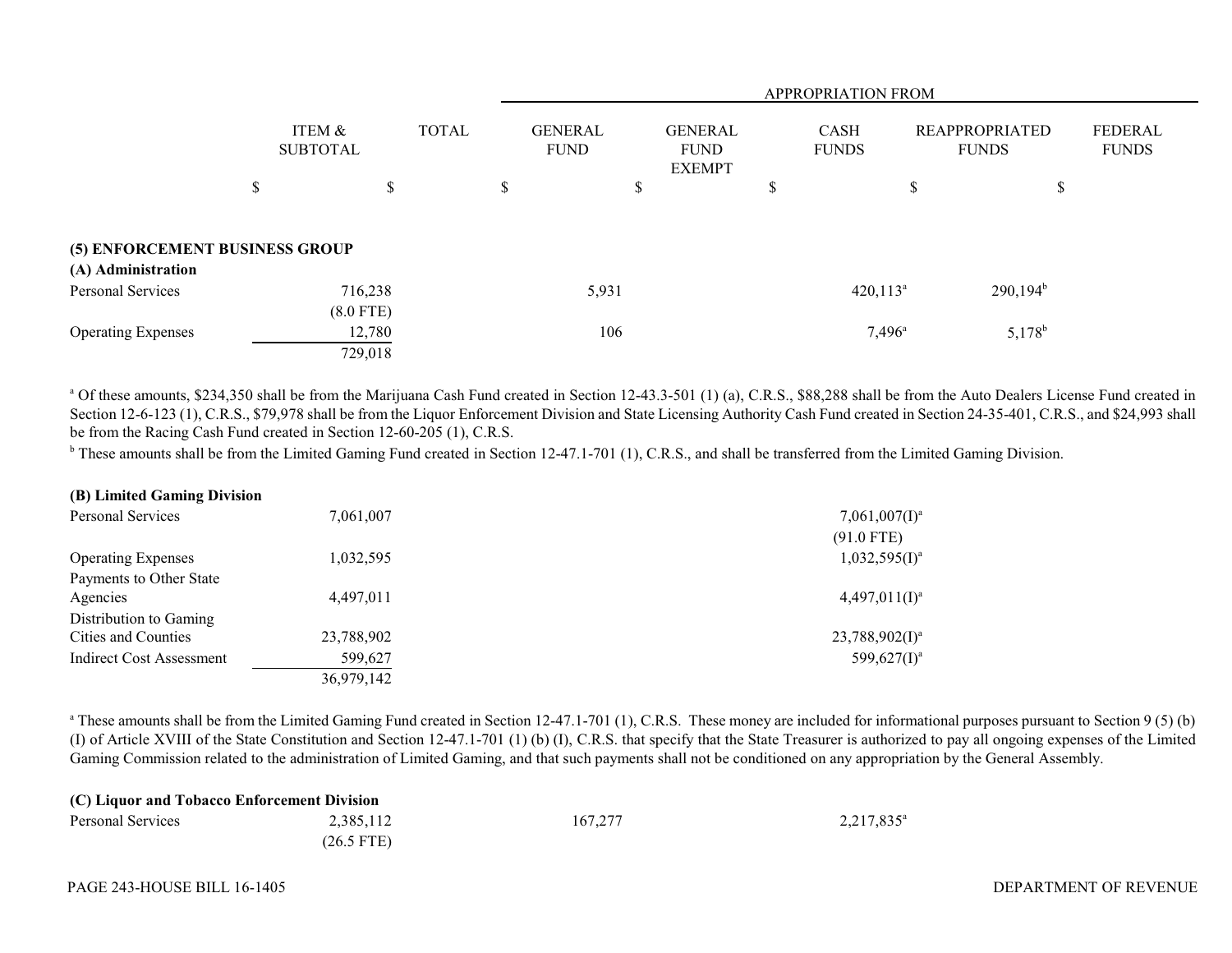|                           |   |                           |              |                               |                                                | <b>APPROPRIATION FROM</b>   |   |                                |                                |
|---------------------------|---|---------------------------|--------------|-------------------------------|------------------------------------------------|-----------------------------|---|--------------------------------|--------------------------------|
|                           |   | ITEM &<br><b>SUBTOTAL</b> | <b>TOTAL</b> | <b>GENERAL</b><br><b>FUND</b> | <b>GENERAL</b><br><b>FUND</b><br><b>EXEMPT</b> | <b>CASH</b><br><b>FUNDS</b> |   | REAPPROPRIATED<br><b>FUNDS</b> | <b>FEDERAL</b><br><b>FUNDS</b> |
|                           | S | S                         |              |                               | D.                                             |                             | S |                                |                                |
| <b>Operating Expenses</b> |   | 97,919                    |              | 7,201                         |                                                | $90,718^a$                  |   |                                |                                |
| Indirect Cost Assessment  |   | 165,085                   |              |                               |                                                | $165,085^a$                 |   |                                |                                |
|                           |   | 2,648,116                 |              |                               |                                                |                             |   |                                |                                |

<sup>a</sup> Of these amounts, \$2,094,992 shall be from the Liquor Enforcement Division and State Licensing Authority Cash Fund created in Section 24-35-401, C.R.S., \$350,000 shall be from the Tobacco Education Programs Fund created in Section 24-22-117 (2) (c) (I), C.R.S., which consists of revenues from additional state cigarette and tobacco taxes imposed pursuant to Section 21 of Article X of the State Constitution and thus is not subject to the limitation on state fiscal year spending imposed by Article X, Section 20 of the State Constitution pursuant to Section 21 (4) of Article X of the State Constitution, and \$28,646 shall be from the Reduced Cigarette Ignition Propensity Standards and Firefighter Protection Act Enforcement Fund created in Section 24-33.5-1214 (3) (f), C.R.S.

# **(D) Division of Racing Events**

| Personal Services          | 925,806   | 925,806 <sup>a</sup>     |
|----------------------------|-----------|--------------------------|
|                            |           | $(7.7$ FTE)              |
| <b>Operating Expenses</b>  | 221,627   | $221,627$ <sup>a</sup>   |
| Purses and Breeders Awards | 1,400,000 | $1,400,000$ <sup>t</sup> |
| Indirect Cost Assessment   | 50,283    | $50,283$ <sup>a</sup>    |
|                            | 2,597,716 |                          |

<sup>a</sup> These amounts shall be from the Racing Cash Fund created in Section 12-60-205 (1), C.R.S.

<sup>b</sup> This amount shall be from racing tax revenues deposited into the Horse Breeders' and Owners' Awards and Supplemental Purse Fund created in Section 12-60-704 (1), C.R.S.

| (E) Hearings Division     |              |         |                     |
|---------------------------|--------------|---------|---------------------|
| Personal Services         | 2,365,531    | 178.955 | $2,186,576^{\circ}$ |
|                           | $(29.6$ FTE) |         |                     |
| <b>Operating Expenses</b> | 101,408      | 2,470   | 98.938 <sup>a</sup> |
| Indirect Cost Assessment  | 174,821      |         | $174.821^a$         |
|                           | 2,641,760    |         |                     |

 $\mathbf{E}$  **E**  $\mathbf{E}$  **Division**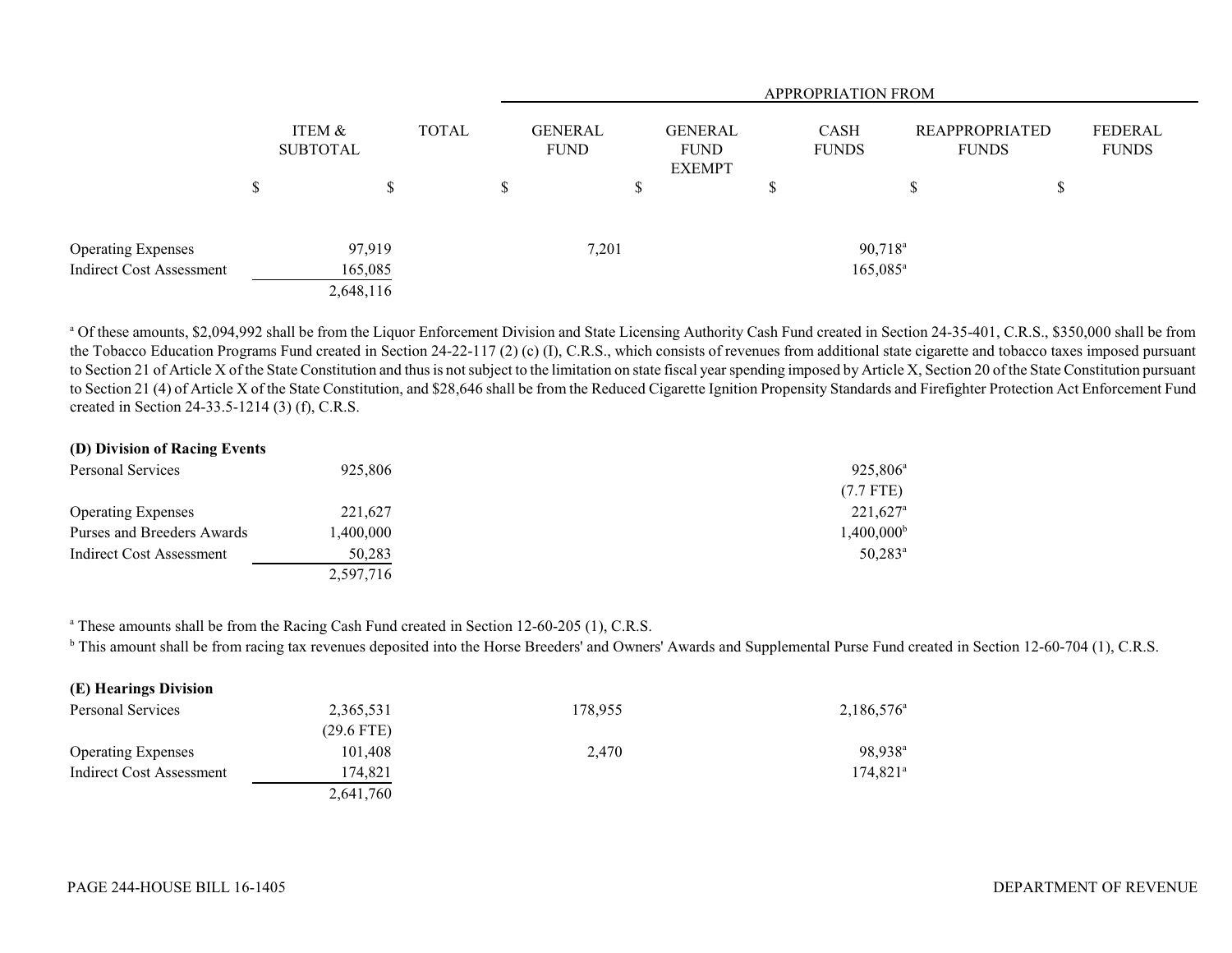|                   |       | APPROPRIATION FROM         |              |  |                                         |  |  |
|-------------------|-------|----------------------------|--------------|--|-----------------------------------------|--|--|
|                   |       |                            |              |  |                                         |  |  |
| <b>ITEM &amp;</b> | TOTAL | GENERAL<br>GENERAL         | <b>CASH</b>  |  | <b>REAPPROPRIATED</b><br><b>FEDERAL</b> |  |  |
| <b>SUBTOTAL</b>   |       | <b>FUND</b><br><b>FUND</b> | <b>FUNDS</b> |  | <b>FUNDS</b><br><b>FUNDS</b>            |  |  |
|                   |       | <b>EXEMPT</b>              |              |  |                                         |  |  |
| \$                |       |                            |              |  |                                         |  |  |

<sup>a</sup> Of these amounts, \$2,235,366 shall be from the Driver's License Administrative Revocation Account, a subaccount in the Highway Users Tax Fund, created in Section 42-2-132 (4) (b) (I) (A), C.R.S., \$217,166 shall be from the First Time Drunk Driving Offender Account, a subaccount in the Highway Users Tax Fund created in Section 42-2-132 (4) (b) (II) (A), C.R.S., \$6,496 shall be from the Auto Dealers License Fund created in Section 12-6-123 (1), C.R.S., \$682 shall be from the Liquor Enforcement Division and State Licensing Authority Cash Fund created in Section 24-35-401, C.R.S., and \$625 shall be from the Racing Cash Fund created in Section 12-60-205 (1), C.R.S.

#### **(F) Motor Vehicle Dealer Licensing Board**

| Personal Services         | 2,005,769 | $2,005,769^{\circ}$ |
|---------------------------|-----------|---------------------|
|                           |           | $(27.2$ FTE)        |
| <b>Operating Expenses</b> | 134,684   | $134.684^{\circ}$   |
| Indirect Cost Assessment  | 177.626   | $177.626^{\circ}$   |
|                           | 2,318,079 |                     |

<sup>a</sup> These amounts shall be from the Auto Dealers License Fund created in Section 12-6-123 (1), C.R.S.

| (G) Marijuana Enforcement |           |                        |
|---------------------------|-----------|------------------------|
| Marijuana Enforcement     | 8.508.248 | 8,508,248 <sup>a</sup> |
|                           |           | $(89.2$ FTE)           |
| Indirect Cost Assessment  | 1.181.072 | $1.181.072^a$          |
|                           | 9.689.320 |                        |

<sup>a</sup> Of these amounts, \$7,644,192 shall be from the Marijuana Tax Cash Fund created in Section 39-28.8-501 (1), C.R.S., and \$2,045,128 shall be from the Marijuana Cash Fund created in Section 12-43.3-501 (1) (a), C.R.S.

57,603,151

| <b>(6) STATE LOTTERY DIVISION</b> |           |                       |
|-----------------------------------|-----------|-----------------------|
| Personal Services                 | 9.490.911 | $9.490.911^{\circ}$   |
|                                   |           | $(117.1 \text{ FTE})$ |
| <b>Operating Expenses</b>         | 1,203,156 | $1,203,156^a$         |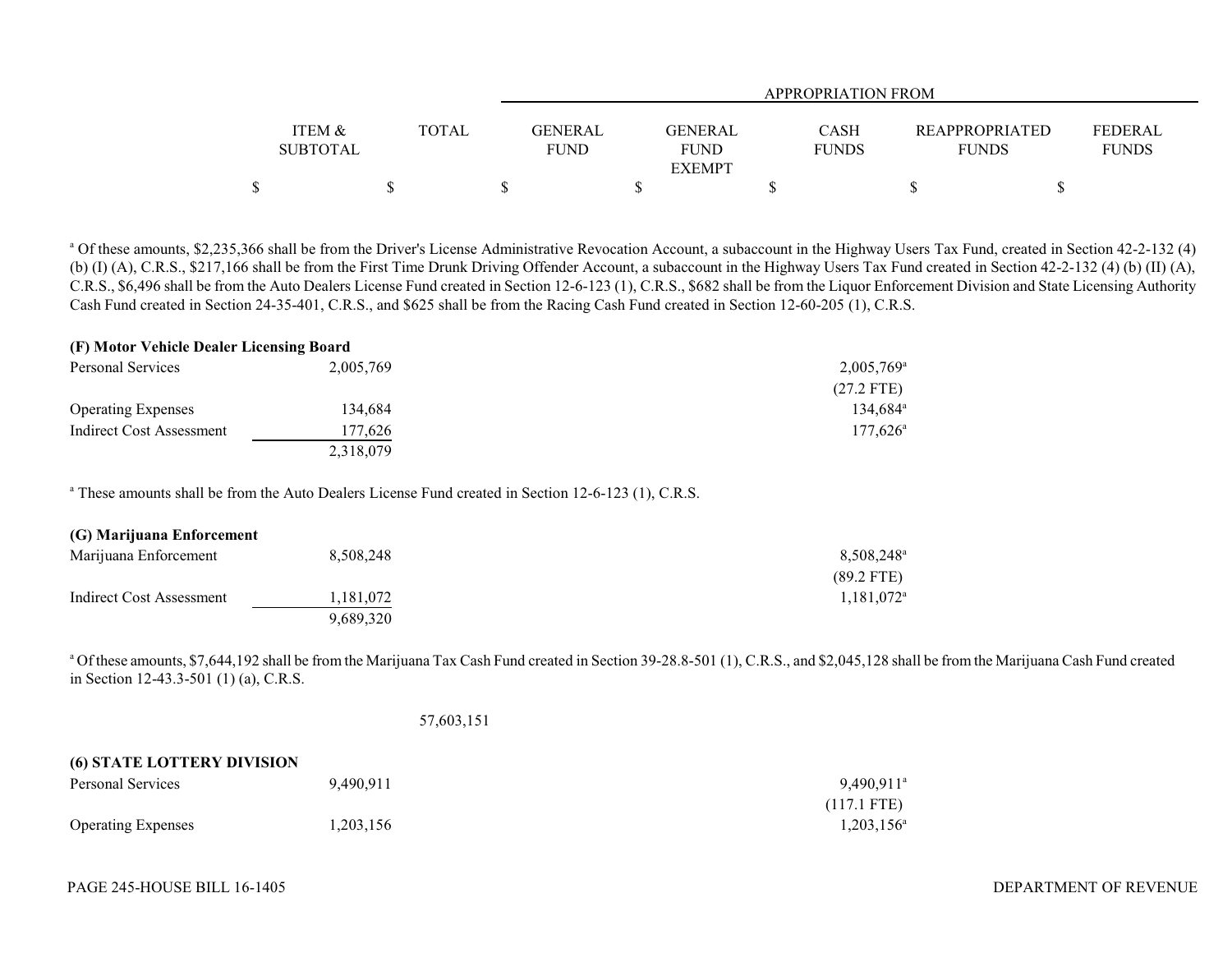|                                 |             |                           |                         |                               | APPROPRIATION FROM |                                                |  |                             |                        |                                       |    |                                |
|---------------------------------|-------------|---------------------------|-------------------------|-------------------------------|--------------------|------------------------------------------------|--|-----------------------------|------------------------|---------------------------------------|----|--------------------------------|
|                                 |             | ITEM &<br><b>SUBTOTAL</b> | <b>TOTAL</b>            | <b>GENERAL</b><br><b>FUND</b> |                    | <b>GENERAL</b><br><b>FUND</b><br><b>EXEMPT</b> |  | <b>CASH</b><br><b>FUNDS</b> |                        | <b>REAPPROPRIATED</b><br><b>FUNDS</b> |    | <b>FEDERAL</b><br><b>FUNDS</b> |
|                                 | $\mathbb S$ | \$                        |                         | \$                            |                    | \$                                             |  | $\mathbb S$                 |                        | \$                                    | \$ |                                |
|                                 |             |                           |                         |                               |                    |                                                |  |                             |                        |                                       |    |                                |
| Payments to Other State         |             |                           |                         |                               |                    |                                                |  |                             |                        |                                       |    |                                |
| Agencies                        |             | 239,410                   |                         |                               |                    |                                                |  |                             | 239,410 <sup>a</sup>   |                                       |    |                                |
| Travel                          |             | 113,498                   |                         |                               |                    |                                                |  |                             | 113,498 <sup>a</sup>   |                                       |    |                                |
| Marketing and                   |             |                           |                         |                               |                    |                                                |  |                             |                        |                                       |    |                                |
| Communications                  |             | 14,700,000                |                         |                               |                    |                                                |  |                             | $14,700,000^a$         |                                       |    |                                |
| Multi-State Lottery Fees        |             | 177,433                   |                         |                               |                    |                                                |  |                             | $177,433^a$            |                                       |    |                                |
| Vendor Fees                     |             | 12,571,504                | 12,571,504 <sup>a</sup> |                               |                    |                                                |  |                             |                        |                                       |    |                                |
| Retailer Compensation           |             | 52,241,350                |                         | 52,241,350 <sup>a</sup>       |                    |                                                |  |                             |                        |                                       |    |                                |
| <b>Ticket Costs</b>             |             | 6,578,000                 |                         |                               |                    |                                                |  |                             | 6,578,000 <sup>a</sup> |                                       |    |                                |
| Research                        |             | 250,000                   |                         |                               |                    |                                                |  |                             | $250,000^a$            |                                       |    |                                |
| <b>Indirect Cost Assessment</b> |             | 746,976                   |                         |                               |                    |                                                |  |                             | 746,976 <sup>a</sup>   |                                       |    |                                |
|                                 |             |                           | 98,312,238              |                               |                    |                                                |  |                             |                        |                                       |    |                                |

<sup>a</sup> These amounts shall be from the Lottery Fund created in Section 24-35-210 (1), C.R.S.

| <b>TOTALS PART XIX</b> |               |                             |                  |             |                    |
|------------------------|---------------|-----------------------------|------------------|-------------|--------------------|
| (REVENUE)              | \$336,697,926 | $$103.760.809$ <sup>a</sup> | $$225.641.524^b$ | \$6,471,205 | $$824,388^{\circ}$ |

<sup>a</sup> Of this amount, \$29,000,000 contains an (I) notation and is included as information for the purpose of complying with the limitation on state fiscal year spending imposed by Section 20 of Article X of the State Constitution. These amounts are continuously appropriated by a permanent statute, and shall not be deemed to be an appropriation subject to the limitations of Section 24-75-201.1, C.R.S.

<sup>b</sup> Of this amount, \$36,979,142 contains an (I) notation, \$1,297,770 is from the Tobacco Tax Cash Fund created in Section 24-22-117 (1) (a), C.R.S., which consists of revenues from additional state cigarette and tobacco taxes imposed pursuant to Section 21 of Article X of the State Constitution and thus is not subject to the limitation on state fiscal year spending imposed by Section 20 of Article X of the State Constitution, and \$546,644 is from the Highway Users Tax Fund created in Section 43-4-201 (1) (a), C.R.S., appropriated pursuant to Section 43-4-201 (3) (a) (V), C.R.S.

c This amount contains an (I) notation.

**FOOTNOTES** -- The following statement is referenced to the numbered footnotes throughout Section 2.

87 Department of Revenue, Division of Motor Vehicles, Driver Services, Personal Services -- The initial fiscal note estimated a total of 66,000 individuals would